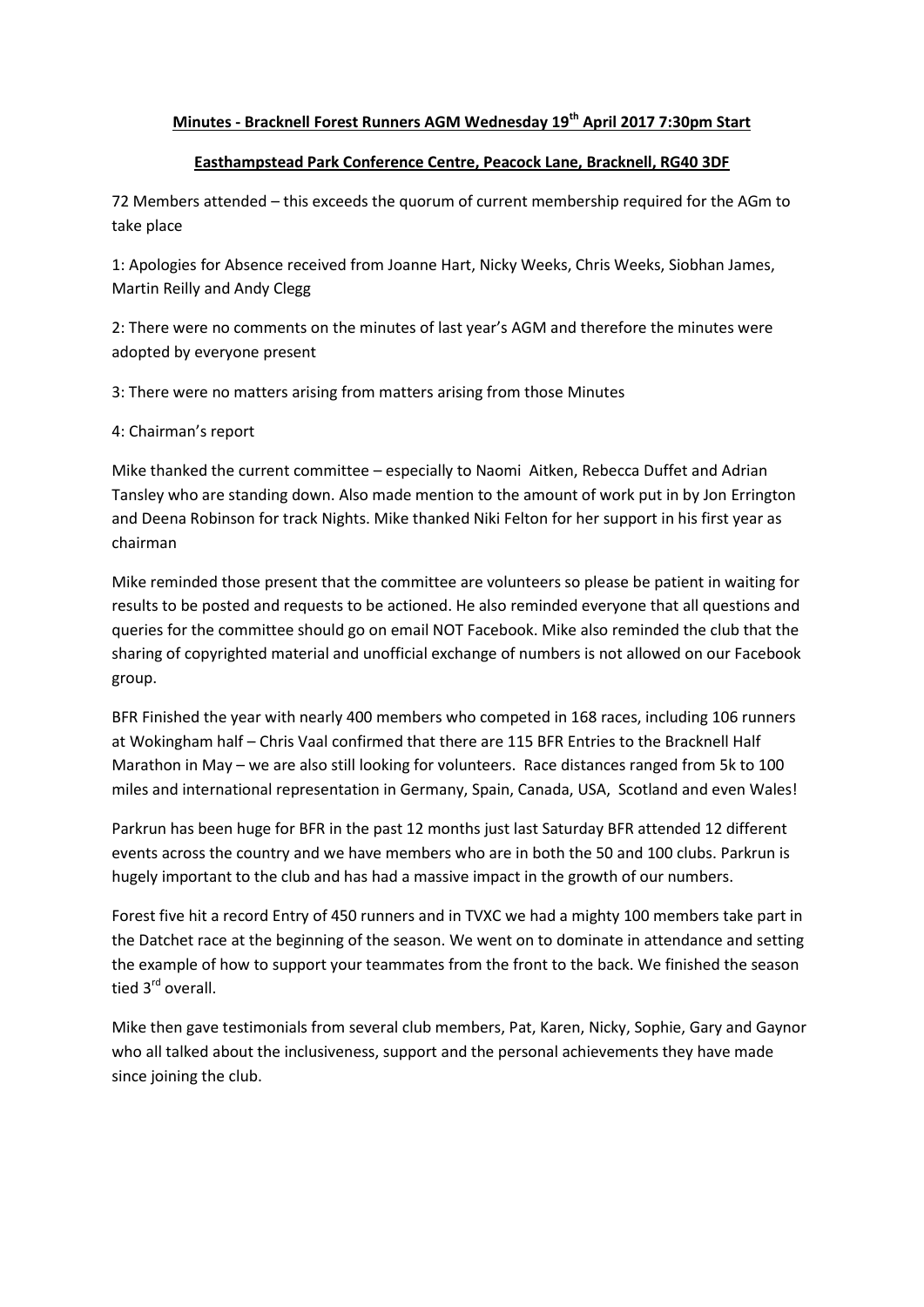Mike then thanked all the members of the club for making it what it is and thanked them also for feedback and comments that have allowed the team to make improvements over the past 12 months

## 5: Treasurers report

Rebecca Duffett gave a report (please email and request a full summary of the accounts if required to [treasurer@brakcnell-forest-runner.org.uk](mailto:treasurer@brakcnell-forest-runner.org.uk) ) Accounts were audited by Angela Thorpe.

£2,600 surplus driven by excellent forest five in June 2016 represented by £700 extra cash at the end of the year – 131 new members in the year

The membership fees were explained – of the £20 renewal £13 goes to England atheletics and the remaining £7 goes to BFR – Rebecca quoted a post from Facebook from Alan Faubel about value for money**: I've just seen the email!!! 52 weeks of running 3+ organised runs per week, free coaching, reduced race entry, free cross country series, social events, the Carlsberg of event support teams, the opportunity to wear green and not feel bad. All that and more for £20…… do you think I am made of money?!**

Forest Five profit came from increased finishers (432 versus 277 the previous year) plus increased crown estate fees accounted for in increased race entry fee.

Donations were received from Bracknell Half Marathon, London Marathon and Ride London – these were all as result of our members giving up their time to volunteer so Rebecca thanks everyone who has done that over the past 12 months.

Other costs were broken down into AGM, Awards, Website, garage rent and 'other costs'

Plans to invest in the next 12 months include Coaching course (Emma Inman booked for May 2017, First Aid course for as many members as possible, the website and also subsidising the Awards night

In line with the increase in EA fees there is a recommendation to increase club membership fees by £1

6: Angela Thorpe offered to audit the accounts again next year

7: In line with the EA increase of £1 our membership fees will increase to £34 for new members nad £21 for renewals

8:

- Chair Mike Sankey was unopposed and elected Chair
- Secretary Niki Felton was unopposed and elected Secretary
- Vice Chair –Robin Briscoe was unopposed and elected Vice Chair
- Treasurer Helen Coulthard was elected treasurer by present member vote
- Membership Secretary Jonathon Errington was unopposed and elected membership secretary